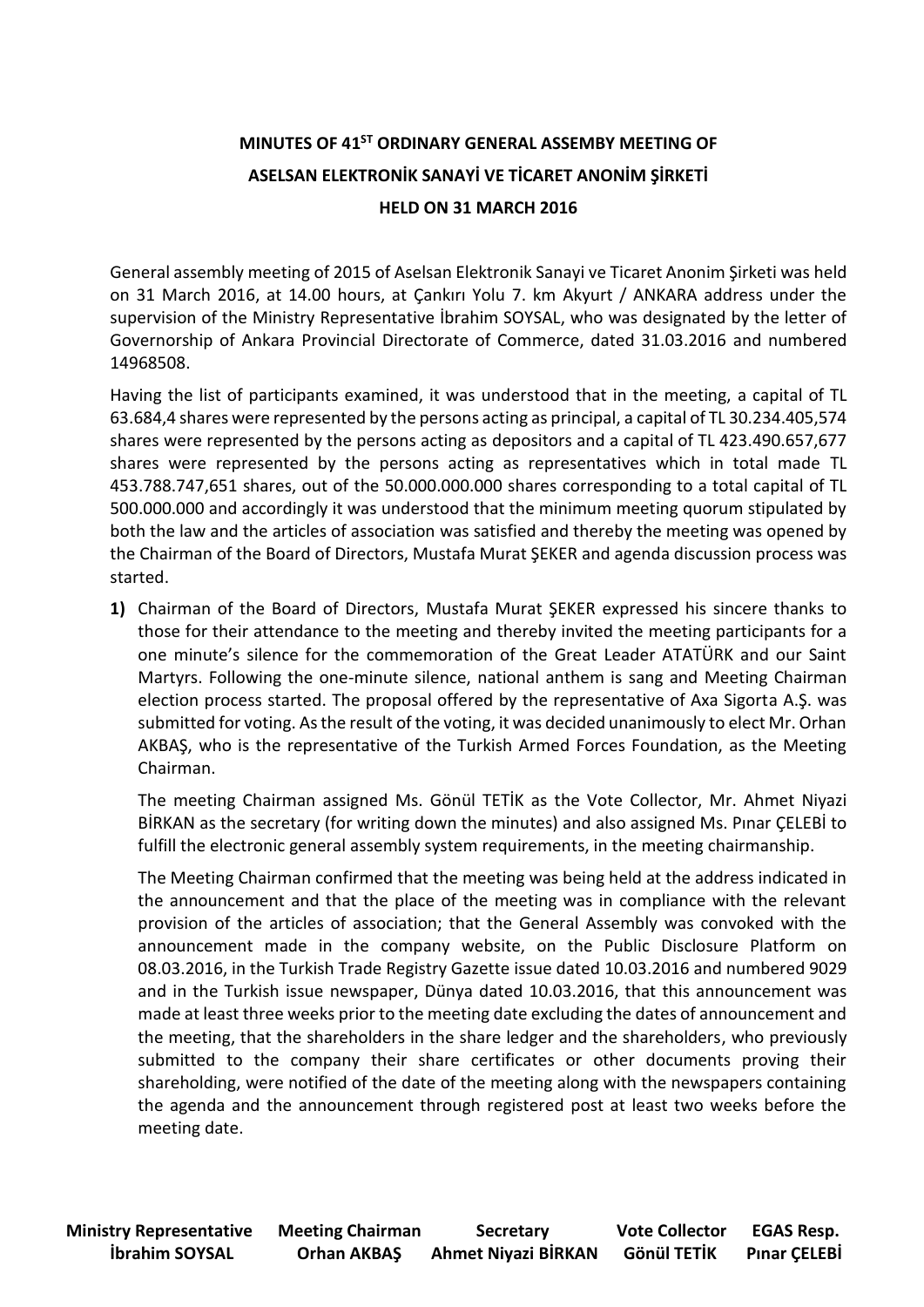The Meeting Chairman confirmed that the articles of association, the share ledger, the board of directors annual report, the independent audit report, financial statements, the agenda and the list of attendants prepared by the board of directors were all completely present at the meeting place.

The Meeting Chairman confirmed that the executive members and majority of the board of directors members and the independent auditor were present at the meeting. The Meeting Chairman also informed the physically attending shareholders about the electronic general assembly procedure.

The Meeting Chairman made the items of the agenda read and asked the shareholders whether they have any proposal for amendments regarding the order of the discussion of agenda topics. Since there were no proposals, the Ordinary General Assembly Agenda was started to be discussed in the order previously announced.

**2)** The Annual Report for the year 2015 prepared by the Board of Directors was read. The Meeting Chairman asked if there was anyone who would like to speak regarding the agenda. Shareholder Veli PANCARCI declared his gratitude, gratefulness and blessings for ASELSAN. The representative of Turkish Armed Forces Foundation (TAFF) declared:

"First of all, I would like to thank the CEO and all employees of ASELSAN and particularly the Board of Directors for their efforts. I will point out some issues that are focused by TAFF and should also be focused by ASELSAN.

- We assess that; being a strong national company that develops indigenous technologies and products, ASELSAN's main target is to sustain its operations in order to have such a technological degree that it can compete in the international arena and establish balanced cooperations, and should continue operating in line with this target.
- We evaluate that; for the efficient use of the limited and valuable resources of our country and resources of TAFF, it is highly important not to make the same investments both inhouse and in other TAFF companies.
- We think that it is beneficial to prioritize the R&D projects in order to create national solutions and products for R&D projects.
- We assess that; increasing the value of the company by assessing received patent and utility models in accordance with related legislation and principles and reflecting their fair value to balance sheet, is important.
- We think that the efficient operation of Sector Study Groups is important to manage the activities of "R&D, Innovation and Management of Technology" at a strategic level, follow scientific and technological developments both globally and in Turkey and manage R&D projects.
- In order to sustain the control over ASELSAN's growth and maintaining efficiency, we evaluate that; establishing a three-level management structure at most, measuring ASELSAN's efficiency and employee performance with global scale targets, providing merit for employee selection and creating an environment in which the employees will be in a peace and has occupational safety, thus preserving the dedication of the employees to their firm, are necessary.
- We assess that it is important not to, unnecessarily, increase the number of employees."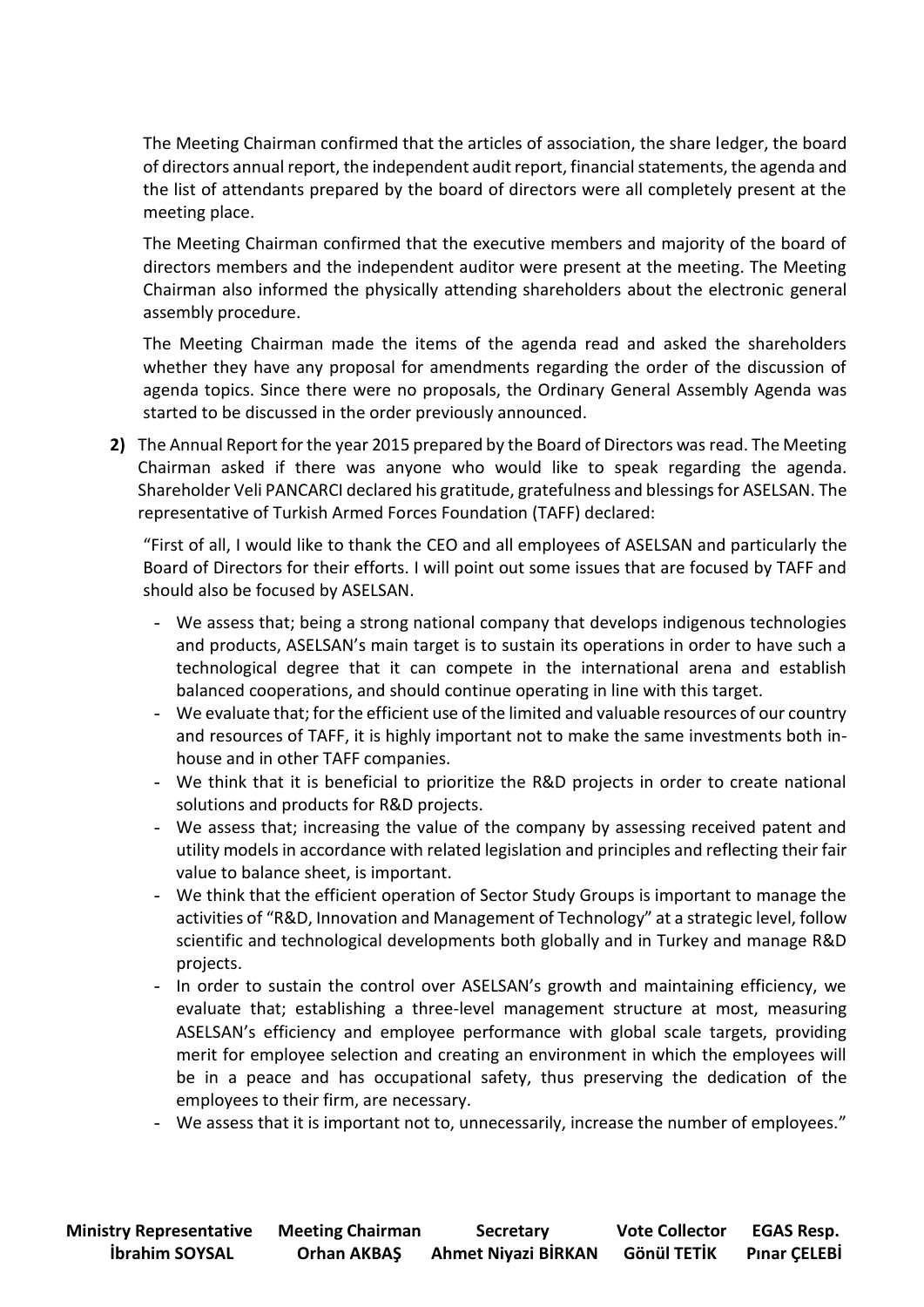As there was no other would like to speak, the negotiation of topic 3 of the agenda was passed on to.

- **3)** The independent audit report with respect to January 01 December 31 2015 accounting period prepared by the Independent External Audit Company Akis Bağımsız Denetim ve Serbest Muhasebecilik Mali Müşavirlik A.Ş.'nin (KPMG) was read.
- **4)** The Consolidated Balance Sheet and Income Statement in compliance with the Communique of the Capital Markets Board with Serial:II and Number:14.1 with the Balance Sheet and the Income Statement in compliance with the General Communique on Accounting System Application were read. The Meeting Chairman asked if there was anyone who would like to speak regarding the agenda. The Meeting Chairman submitted the agenda for negotiation. The representative of Turkish Armed Forces Foundation (TAFF) declared:
	- "We think that cash and investments of the company should be assessed through prioritizing within the framework of long term projections.We think that it is beneficial to take precautions for the adjustments of the dates and the collection of Trade Receivables, which increased in 2015 and are important for means of cash management.
	- We assess that it is critical to take necessary measures in terms of foreign exchange gain/loss and to focus on minimizing the risks, because the effect of increased Inventories and Advances Received (deferred income) along with decreasing level of cash causing the incline of sensibility for foreign exchange risk, affected company's profitability negatively again as it did last year.
	- We think that company budget, which is one of the most important management functions of Board of Directors, should be realistic, realizable however, challenging, and should comply with the performance targets of Strategic Plan of the TAFF.
	- We deliberate that it is highly important to keep the growth of our company with personnel and general administrative expenses under control.
	- We evaluate that it is necessary to compare ASELSAN with foreign benchmark firms in terms of growth, profitability, efficiency, R&D and innovation, as a prerequisite of our efforts for making ASELSAN a global firm and becoming one of the first 50 firms worldwide."

As the result of the voting, the financial statements for the year 2015 were approved with 453.779.818,651 affirmative votes against 8.929 negative vote.

- **5)** Acquittal of the members of Board of Directors on operations and accounts of the company for 2015 was put to voting. As the result of the voting, the members of Board of Directors were acquitted with 453.770.918,651 affirmative votes against 17.829 negative vote.
- **6)** The Meeting Chairman had the Board of Directors' proposal for profit distribution, which was also included in the 2015 annual report, and the Turkish Armed Forces Foundation's proposal, read and put to vote separately. Accordingly the proposal of the Board of Directors was declined with 423.508.486,677 negative votes against 30.280.260,974 affirmative votes; and the proposal of the Turkish Armed Forces Foundation was accepted with 453.766.302,429 affirmative votes against 22.445,222 negative votes.

Accordingly, of the net profit after the taxes and legal liabilities to be paid are deducted from the profit of period that is generated by our company from its 2015 activities;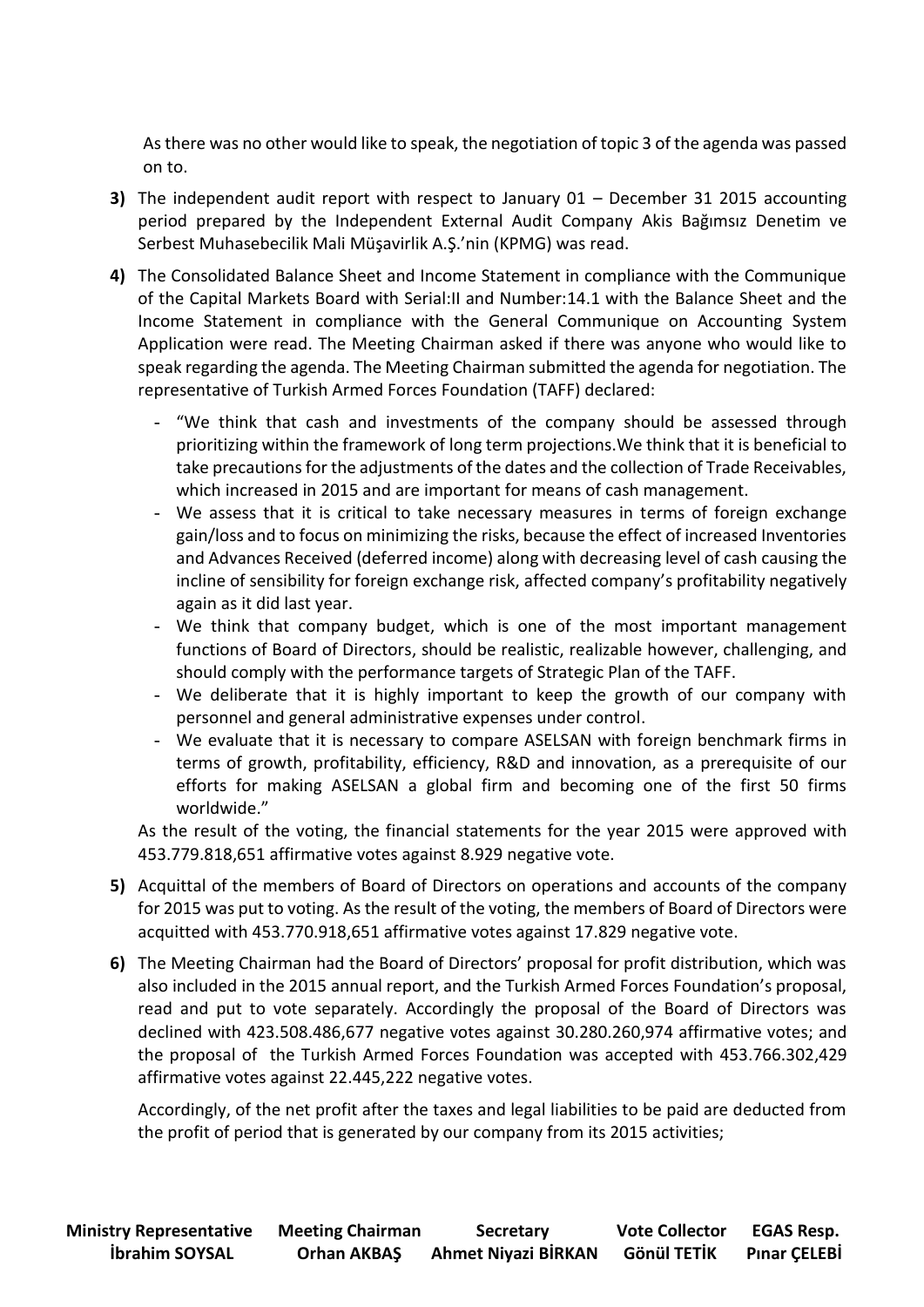- **-** In accordance with Article 519/(1) of the Turkish Commercial Code, General Legal Reserves amounting to TL 4.520.958,43 is going to be allocated,
- **-** Net distributable profit to the shareholders for the period, calculated in the framework of the profit distribution regulations and decisions of the Capital Markets Board is proposed as:

Gross profit, TL 42.000.000 (TL 0,084 per share of TL 1 and 8,4% on the basis of the capital) (net profit TL 35.700.000 – TL 0,0714 per share of TL 1 and 7,14% on the basis of the capital) as in the form of cash,

- **-** In accordance with Article 519/(2) of the Turkish Commercial Code, General Legal Reserves amounting to TL 1.700.000 is going to be allocated,
- **-** The remaining profit is going to be allocated as Extraordinary Legal Reserves,

and distribution of the dividends to the shareholders are planned to be distributed in three equal portions as of June,10 2016, September, 26 2016 and December,1 2016.

- **7)** Regarding the election of the members of the Board Of Directors; the proposal submitted by the Turkish Armed Forces Foundation Representative was read. It was decided with 429.658.409,077 affirmative votes against 24.130.338,574 negative votes that the Board of Directors members Mr. Mustafa Murat ŞEKER (RTIDN: 25240920666), Mr. Murat ÜÇÜNCÜ (RTIDN: 35300226966), Mr. Sedat NAZLIBİLEK (RTIDN: 21106898230), Mr. İsmail GÜMÜŞTEKİN's (RTIDN: 52009583800) terms of duty would be extended for another year and Mr. Turan EROL (RTIDN: 51196674278) and Mr. Mehmet Celalettin LEKESİZ (RTIDN: 25073619676) would be elected to serve for a one year period. The voting of the 9 Independent Board of Directors Member Nominees, who were determined by the Board of Directors and approved by the Capital Markets Boards with respect to Corporate Governance Principles and publicly announced, was passed on to. Among the nominees, Ziya AKBAŞ received 429.658.409,077 votes, Nazım ALTINTAŞ received 429.658.409,077 votes, Oral ERDOĞAN received 6.740.780,625 votes, Hasan Ömer AKDAĞLI received 6.112.969 votes, Ercümend ARVAS received 429.658.409,077 votes, Ömer Faruk ELALDI received 6.112.969 votes, Bekir KAZANDIR received 6.121.869 votes, Necdet SEZGİNER received 6.121.869 votes and Ahmet Neşet UNCU received 6.112.969 votes. Within this scope, Ziya AKBAŞ (RTIDN: 26105331528), Nazım ALTINTAŞ (RTIDN: 25138289806) and Ercümend ARVAS (RTIDN: 24968360020), who received the highest votes, were elected to serve as Independent Board of Directors Members for a period of 1 year each.
- **8)** Regarding the remuneration appraised for the Board of Directors Members, the proposal submitted by the Turkish Armed Forces Foundation Representative was read. As the result of the voting, it was decided with 452.921.962,651 affirmative votes against 866.785 negative votes that the payment of monthly net TL 3.000.- (three thousand Turkish Liras) would be effected to the Board of Directors Members, valid as of April 2016 until the Ordinary General Assembly Meeting, which shall be held in 2016 where the year 2017 activities shall be discussed.
- **9)** As per the Capital Markets Board legislation, the proposal regarding the approval of the Independent External Audit Company chosen by the Board of Directors was read. As the result of the voting, it was decided with 443.582.098,651 affirmative votes against 10.206.649 negative votes that Akis Bağımsız Denetim ve Serbest Muhasebeci Mali Müşavirlik A.Ş.'nin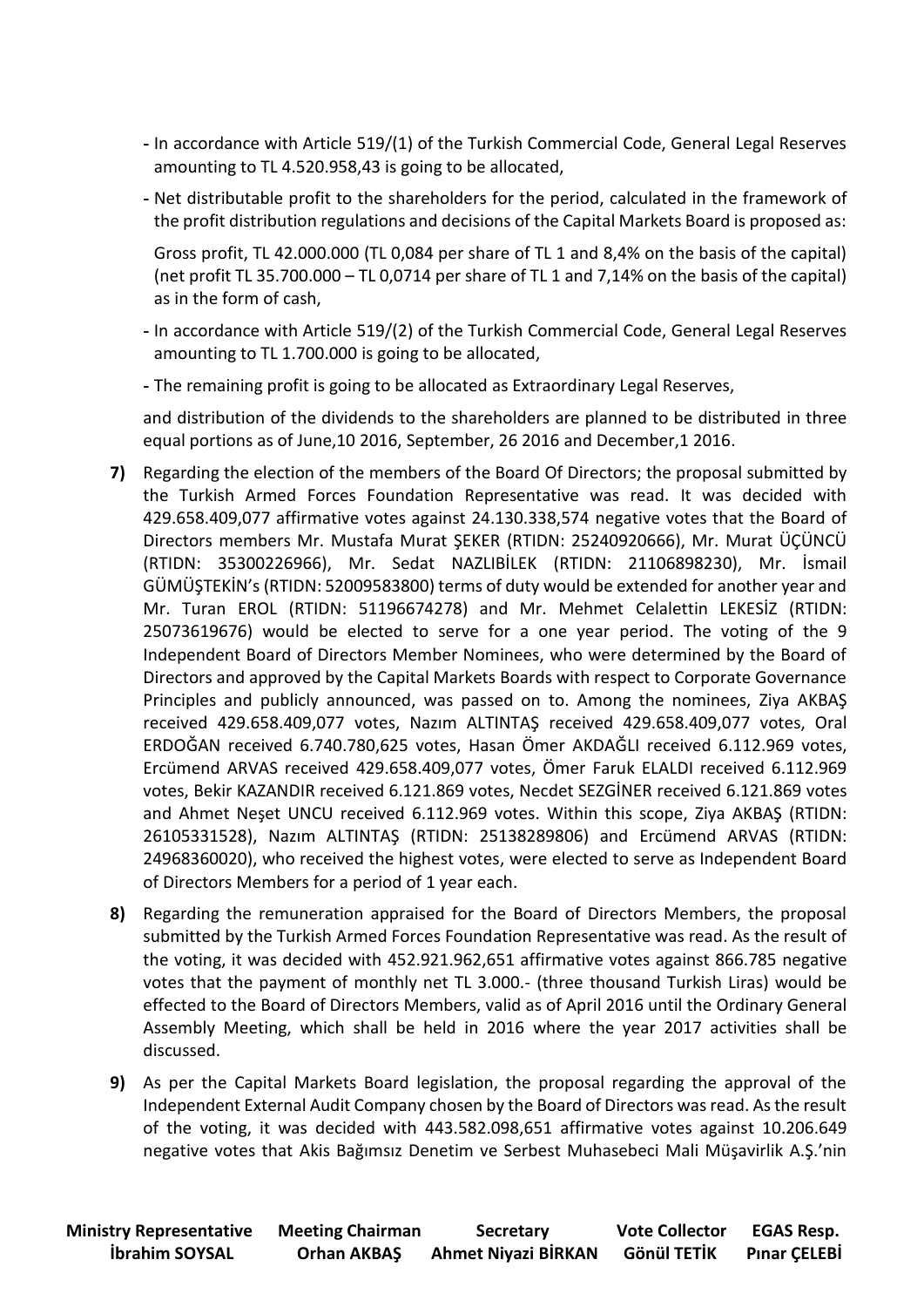(KPMG) would be approved to perform the independent audit of our company within the 2016 activity year.

- **10)** The letter of the Board of Directors regarding the information to be given with respect to the donations made in 2015 and the income or interest gained by the guarantees, pledges, mortgages and warranties issued in favor of third parties was read. Pursuant to this, it was stated that between the dates 01.01.2015 and 31.12.2015; the group made a donation worth of TL 160.110,-, there were no income or interest gained from third parties, and TL 906.950, for Mikroelektronik Araştırma Geliştirme Tasarım ve Ticaret Ltd. Şti., TL 12.211.920,- for ASELSAN Bilkent Mikro Nano Tek. San. ve Tic. A.Ş., TL 7.944.000,- for ASELSAN Hassas Optik San. ve Tic. A.Ş. was given as per the guarantees, pledges, mortgages and warranties issued in favor of third parties, within the year 2015.
- **11)** As for the decisions to be taken with respect of the upper limit of the donations and aids to be provided in 2016; the proposal submitted by the Turkish Armed Forces Foundation Representative was read. As the result of the voting, it was decided with 433.649.115,077 affirmative votes against 20.139.632,574 negative votes that the company and the group companies would make donations and aid with an upper limit of TL 155.000,-.
- **12)** As for the decisions to be taken with respect of the upper limit of the sponsorships to be provided in 2016; the proposal submitted by the Turkish Armed Forces Foundation Representative was read. As the result of the voting, it was decided with 433.027.413,077 affirmative votes against 20.761.334,574 negative votes that the company and the group companies would provide sponsorships with an upper limit of TL 860.000,-.
- **13)** The letter of the Board of Directors regarding the amendment to be made on ASELSAN Dividend Policy was read. ASELSAN Dividend Policy submitted to the approval of the shareholders and was approved with 453.779.818,651 affirmative votes against 8.929 negative vote. The approved ASELSAN Dividend Policy is given below.

"ASELSAN ELEKTRONİK SANAYİ VE TİCARET A.Ş.DIVIDEND POLICY

The dividend amounts which shall be calculated considering the sustainable growth rate, market capitalization, net working capital requirements, dividend yield and cash flows, equity ratio, with the relevant legislation and the provisions of the articles of association over the distributable profit amount calculated taking the period profit as the basis which is shown on the financial statements of our Company prepared pursuant to the existing legal regulations (after the compulsory legal reserves are reserved and the taxes, funds and financial liabilities and losses of the previous year, if any, are deducted and the donations are added), the profit distribution proposal which shall be prepared by the Board of Directors in order for the shares which shall be issued by means of adding the cash or the dividend on the capital on the date(s) determined pursuant to the regulations of the Capital Markets Board to be distributed targeting at least %10 of net profit in cash in the defined amounts or as bonus shares or partly in cash, partly as bonus shares in defined amounts, shall be submitted to the approval of the General Assembly. Following the approval of the General Assembly, the determined dividends are distributed to the shareholders within the legal periods on the date determined by the General Assembly.

**Ministry Representative Meeting Chairman Secretary Vote Collector EGAS Resp. İbrahim SOYSAL Orhan AKBAŞ Ahmet Niyazi BİRKAN Gönül TETİK Pınar ÇELEBİ**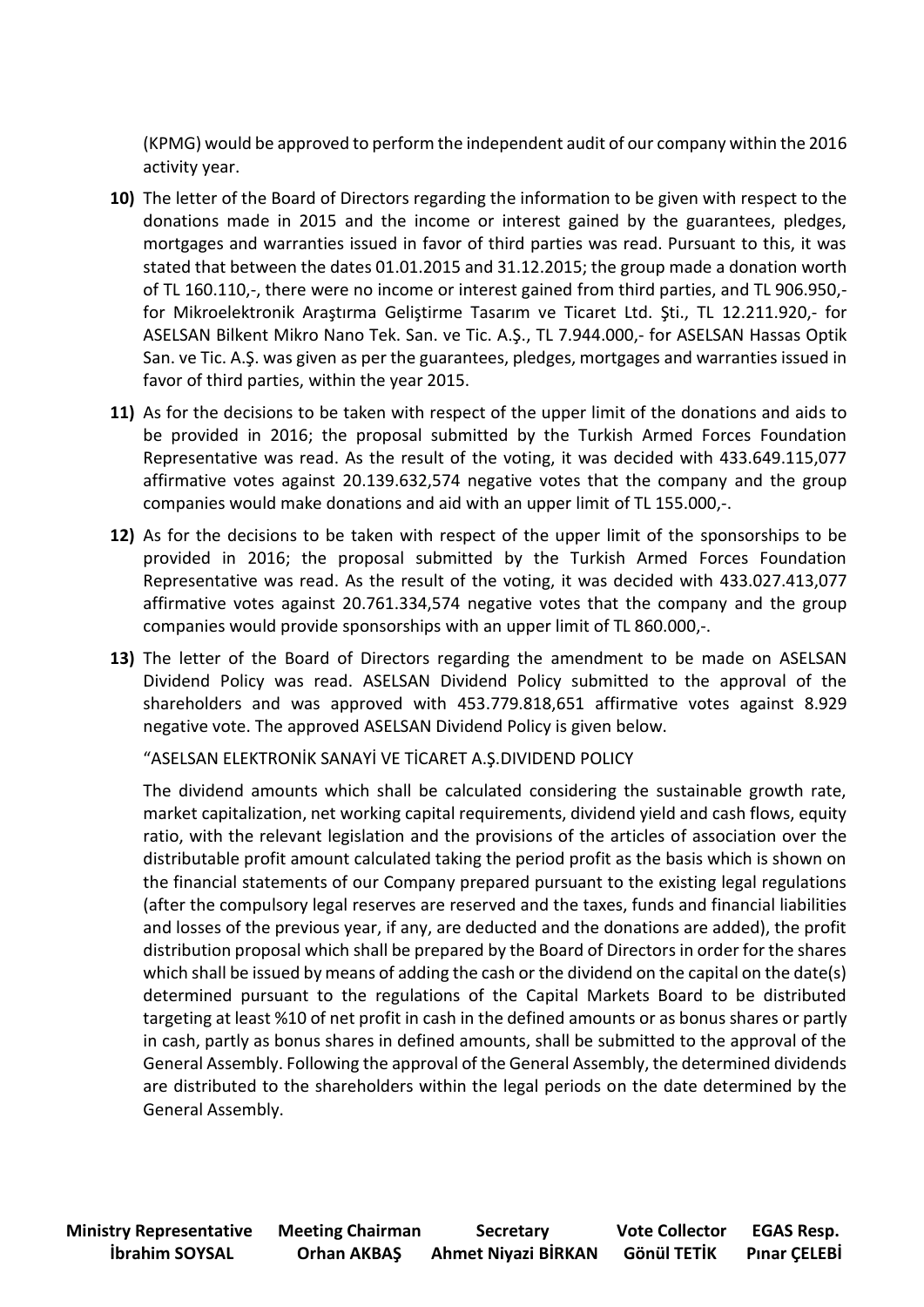There is no privilege to participate to the profit of our Company. The dividends are distributed equally regardless of all the existing shares and their issue and acquiring dates.

In case of a revision made on the Dividend Policy, the resolution of Board of Directors regarding this revision and the reason for revision shall be publicly announced with respect to the legislation of Capital Markets Board."

- **14)** Board of Directors' letter regarding the subject that shareholders who have a management control, members of board of directors, managers with administrative liability and their spouses, relatives by blood or marriage up to second degree may conduct a transaction with the corporation or subsidiaries thereof which may cause a conflict of interest and compete with them, was read. The shareholders were informed that there is no authorization regarding the subject that shareholders who have a management control, members of board of directors, managers with administrative liability and their spouses, relatives by blood or marriage up to second degree may conduct a transaction with the corporation or subsidiaries thereof which may cause a conflict of interest and compete with them.
- **15)** The Meeting Chairman asked the Shareholders attending the General Assembly if they had any wishes or requests. The representative of Turkish Armed Forces Foundation (TAFF) declared:

"Worthy participants, I want to point out some other subjects I attach importance to regarding the near future. We evaluate that it has significant importance for ASELSAN to; make 10-20 years long term plans with the right strategy, create strategy road maps accordingly, follow the scientific and technological developments in World and in Turkey in order to execute "R&D, Innovation and Technology Management" efforts on a strategic level and to manage the Sector Study Groups efficiently to shape the R&D projects.

Along with it, we evaluate that it is necessary to focus on R&D activities in order to nationally supply the sub systems that are being supplied from foreign countries and subject to import constraints; and in order to increase the export potential of the products/systems designed by ASELSAN.

We believe that it is necessary for ASELSAN to carry the results of the previous year to a higher level in 2016 and to form the Company's long term strategy and accordingly its budget on a realistic, controlled and sustainable growth basis.

We hope that ASELSAN will get closer to reach its target to be one of the Top 50 defense firms of the world in 2016.

I am grateful to all ASELSAN's employees, particularly Board of Directors and the CEO for their efforts in 2015 and for carrying ASELSAN further."

One of our shareholders, Suphi Özden Erdağı, asked "Could you share your expectations for the year 2016?" As a response to the question, the representative of Turkish Armed Forces Foundation (TAFF) declared that the year 2016 shall end up better and ASELSAN shall keep on adding value to Turkey.

One of our shareholders, Sevda ALKAN has stated that; according to CMB Corporate Governance Principles, female members shall be taking place in the Board, accounting for 25% of the Board of Directors at the minimum, and asked about the target and compliance policy